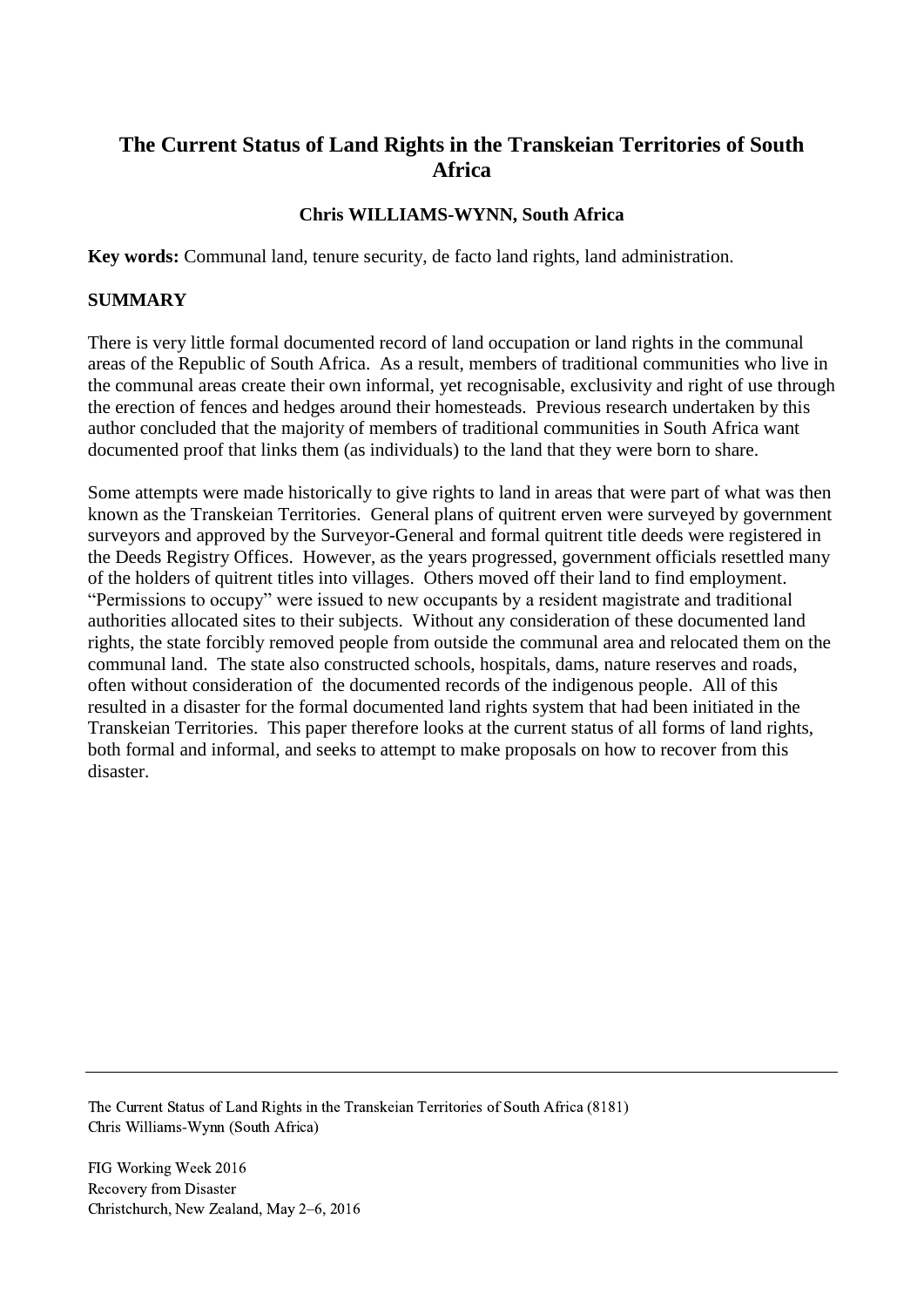# **The Current Status of Land Rights in the Transkeian Territories of South Africa**

### **Chris WILLIAMS-WYNN, South Africa**

### **1. EARLY OCCUPATIONS OF LAND IN THE EASTERN CAPE**

By the  $18<sup>th</sup>$  century, there were already widely distributed populations of various ethnic groups in existence both east and west of the Great Kei River (Braun, 2008, pp. 35 – 36), mainly of Nguni origin, but also the Khoikhoi herders and the San hunters. None of these were entirely sedentary, but enjoyed the vastness of the land where wild game could be hunted, settling only long enough for their cattle to benefit from the most fertile grazing lands. *"Wealth flourished … allowing* [clans] *to prosper, specialise, interact, and transfer people, goods and knowledge"* (Braun 2008, p. 35). The Nguni were a people whose *"culture revolved around cattle. They were the people's most cherished possession … Socially they were a well-organised people, possessing a magnificently worked out system of law … of persons, and only in a minor degree a law of contract … A deep pietas reinforced by law protected age and station"* (Brookes and Webb, 1965, p.2). While assimilation between groups was frequent, *"peace could generally be maintained through judicious*  distance" (Braun 2008, p. 36). History suggests that this mostly peaceful existence started to change when, in the latter 18th century, the so-called "*trekboers*" of Dutch and mixed origin rapidly advanced eastwards from the Dutch settlement at the Cape and appropriated for themselves and their livestock the shared land (Binckes, 2013, p. 99). By the end of the  $18<sup>th</sup>$  century, the Dutch had considered the Cape Colony to extend as far as the Great Fish River (see Figure 1). Many skirmishes resulting from claims to land and cattle theft ensued. The concept of exclusive use rights imposed by the *trekboers* in accordance with the Roman Dutch law instituted by the Dutch colonisers was a foreign concept to the Khoi and Nguni herders, whose wealth was in cattle, not immovable property!

The Current Status of Land Rights in the Transkeian Territories of South Africa (8181) Chris Williams-Wynn (South Africa)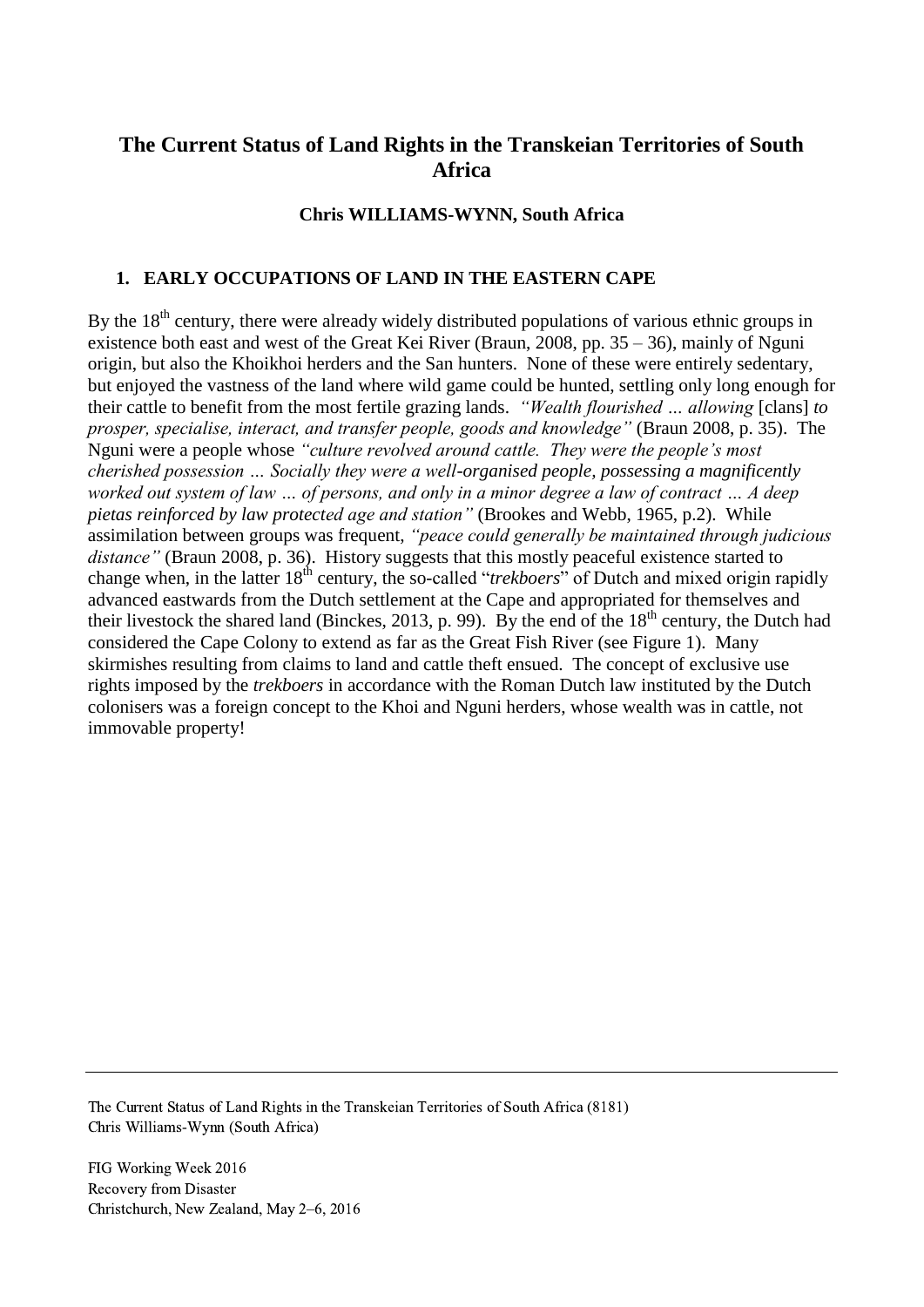

*Figure 1: "Shaka's Empire map" by Discott. Source: -*

*[https://commons.wikimedia.org/wiki/File:Shaka%27s\\_Empire\\_map.svg#/media/File:Shaka%27s\\_E](https://commons.wikimedia.org/wiki/File:Shaka%27s_Empire_map.svg#/media/File:Shaka%27s_Empire_map.svg) [mpire\\_map.svg](https://commons.wikimedia.org/wiki/File:Shaka%27s_Empire_map.svg#/media/File:Shaka%27s_Empire_map.svg)*

# **2. IMPERIAL EXPANSION**

Into this mix came the British, who had finally wrested the Cape Colony from the Dutch in 1806. All land within the colony was deemed to be Crown Land, unless it had been surveyed, delineated on a diagram and registered in a deeds registry. Any colony was expected to be of financial benefit to the imperial authorities (Brookes and Webb, 1965, p. 42), and so generation of revenue was at the forefront of the colonial authorities' minds. This was achieved through the sale or rental of Crown Land. The British Colonial Government therefore continually extended the eastern frontier of the Colony (see Figure 2), under the pretext of limiting conflict between their subjects and the Nguni peoples, but primarily in order to ensure that all settlers (mostly Dutch, British or French) as well as the *trekboers* paid tax. By 1835, the border between the Nguni Clans and the British Colony was defined as the Kei River (Viedge, 2001, p.3). The treaty of amity between Lieutenant-General Sir Peregrine Maitland (representing the Queen) and Rili, Paramount Chief of the so-called "Xhosa Nation" of 1844 recognised the area occupied by the *amaXhosa* as a separate territory, east of the Great Kei River (Public Domain Treaties, 1844 – 1845). This therefore defined the southern boundary of the Transkeian Territories (see Figure 3).

The Current Status of Land Rights in the Transkeian Territories of South Africa (8181) Chris Williams-Wynn (South Africa)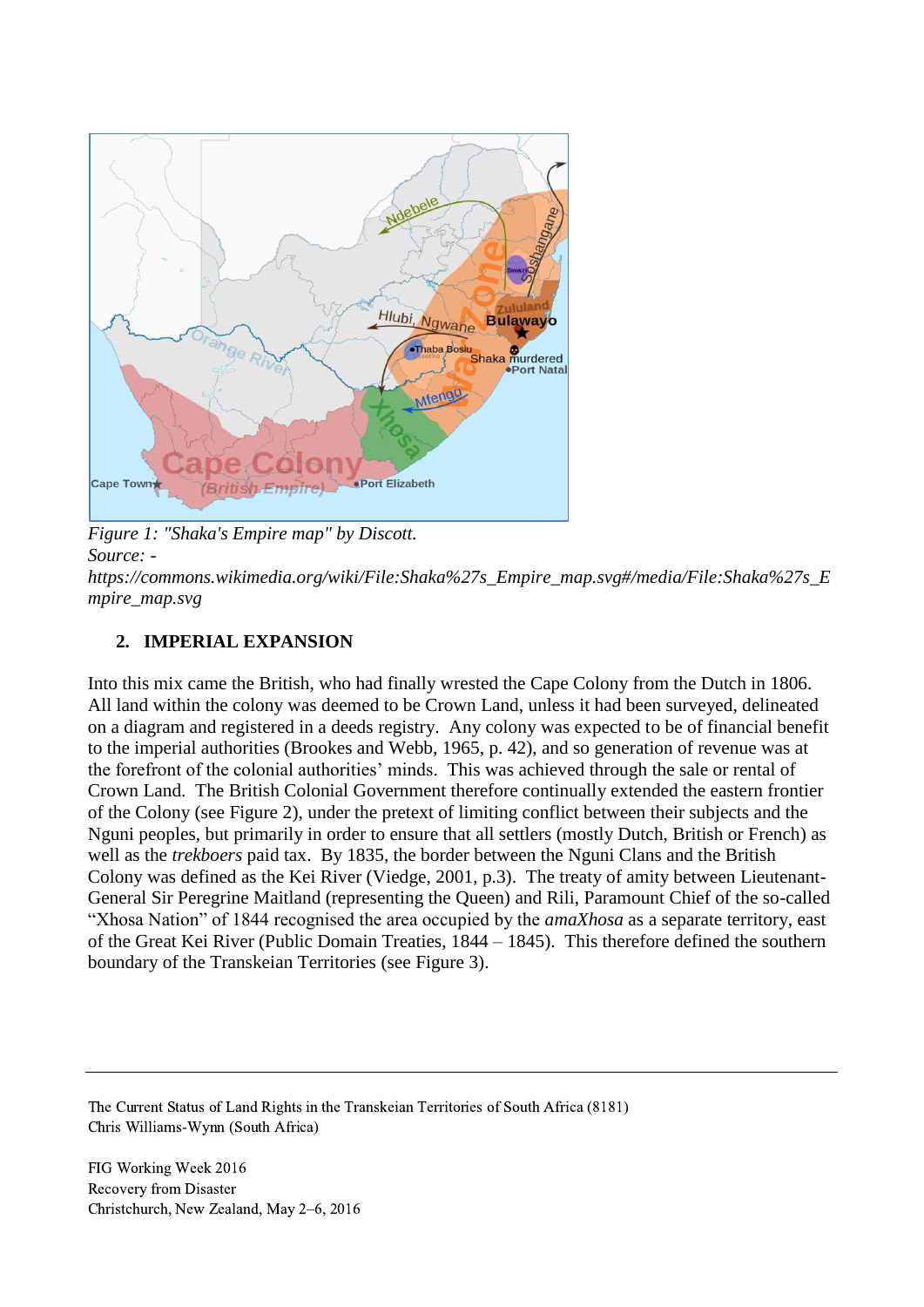

*Figure 2: Eastern Frontier Source: https://en.wikipedia.org/wiki/British\_Kaffraria*

In the meantime (i.e., roughly between the years 1816 and 1828), Shaka, with the aid of his warriors, conquered the Nguni clans that had occupied the areas of what is now KwaZulu-Natal (Brookes and Webb, 1965, p.15). Although a few escaped with their lives, it was at the expense of their property and livestock. Turned into refugees, most fled south into what is now the Eastern Cape. Bereft of wealth and tribal structure and displaced from the land they had occupied, they became known as the *"amaMfengu"* (which means wanderers). Bulpin (1966, p. 127) adds that, after the *Boers* defeated the Zulus (which is what Shaka's subjects became known as): *"…a horde of tribespeople who had fled the country in fear of their lives twenty years before, in Shaka's time, now started to troop happily back from sundry points of refuge in foreign lands. Overnight, whole parties of people would appear on farms, mostly allotted to trekkers but as yet unoccupied, squat contentedly down on their old kraal sites, and erect huts ... After lengthy deliberation they decided, on the 2nd August 1841, that all the returned tribespeople should be forcibly collected, removed and settled in one vast location between the Mzimvubu and the Mthamvuna Rivers."* This action would have greatly increased the number of *amaMfengu*, and would have forcibly resettled these refugees onto land that was already occupied by other Nguni herders and tillers. The uMtamvuna River ultimately was to become the northern boundary of the Transkeian Territories (see figure 3).

Ross (2013, p. 144) suggests that the *amaMfengu* were not necessarily only refugees from Natal, but included *"those who had thrown off their allegiance to the Xhosa chiefly families and decided to enter the Cape Colony and to accept the laws and the government of the whites."* Destitute and

The Current Status of Land Rights in the Transkeian Territories of South Africa (8181) Chris Williams-Wynn (South Africa)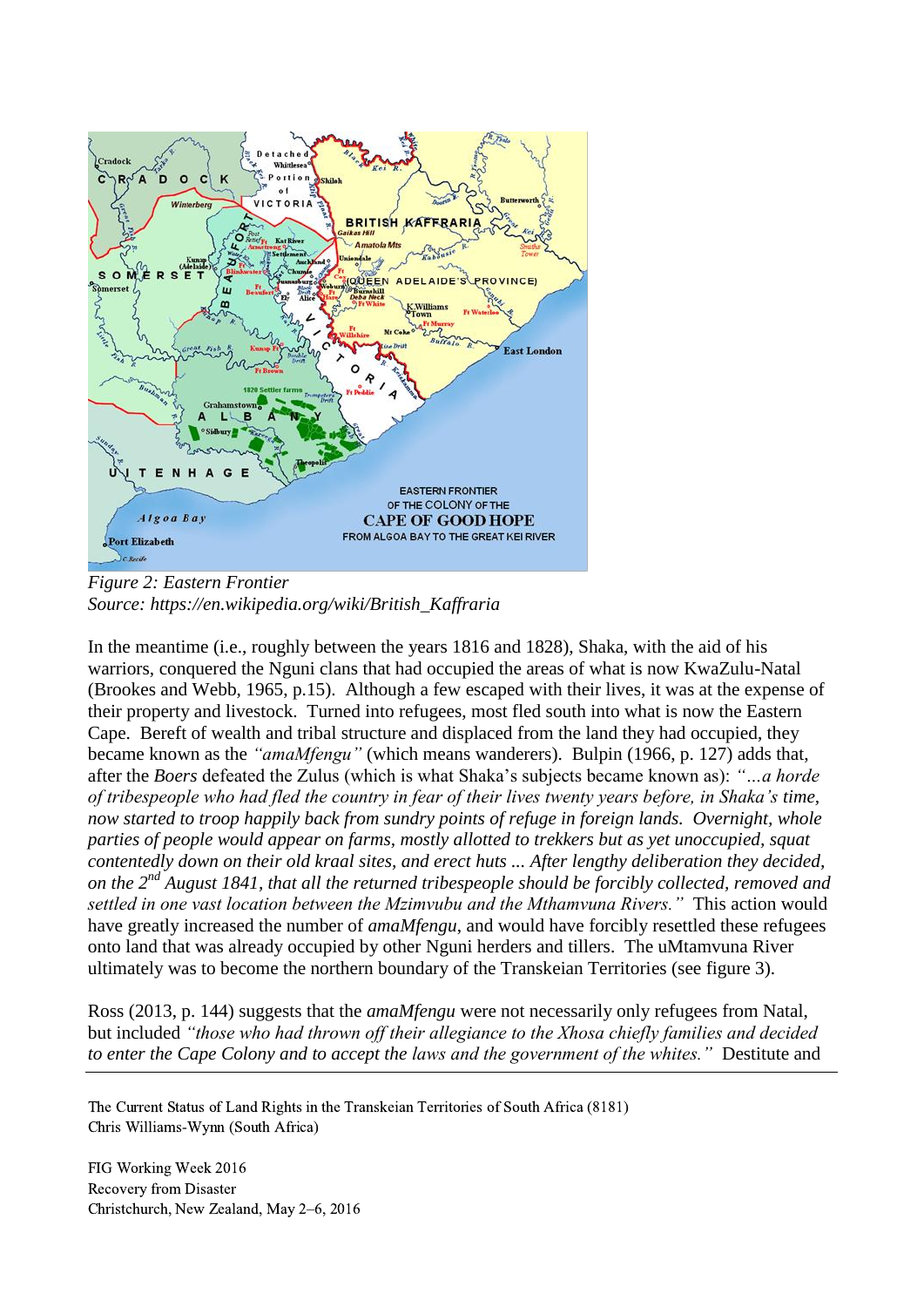receptive to Christianity, the refugees readily accepted employment on the Dutch and British Settler farms, or as infantry in the "Coloured Regiment" used by the British for the defence of the colony's eastern frontier. In 1845, Maitland entered into a treaty with the *amaMfengu*, who were allowed to settle between the Fish and the Keiskamma Rivers (see figure 2) and given *"special citizenship and employed as labourers and soldiers"* (Braun. 2008, p. 73).

This acceptance of the *amaMfengu* people south of the Kei River was, however short-lived. Just four years later, the British colonial government issued a proclamation (in Government Gazette dated 18<sup>th</sup> February, 1848) whereby Africans could no longer claim a "Location" where they resided, but *"must be removed, so that a distant line be established between the different races…"* While the Transkeian Territories were largely populated and occupied, the tribes remained partially nomadic, and this gave rise to claims of land being uninhabited and therefore available to others for resettlement. Many "unwanted Africans" were coerced to relocate across the Great Kei (McKenzie, 1984, p. 10), which caused conflict with those already there, although Hammond-Tooke's 1975 research quoted in McKenzie (1984, p. 6) notes that the *amaMfengu* were moved into southern Transkei and settled as "buffers" between warring tribes. While there were clashes between "Settlers" and "Natives", even those who took no part in such rebellions were removed from their land and resettled across the Great Kei (Braun, 2008, p. 48).



*Figure 3: The greatest extent of the Transkeian Territories of South Africa*

The Current Status of Land Rights in the Transkeian Territories of South Africa (8181) Chris Williams-Wynn (South Africa)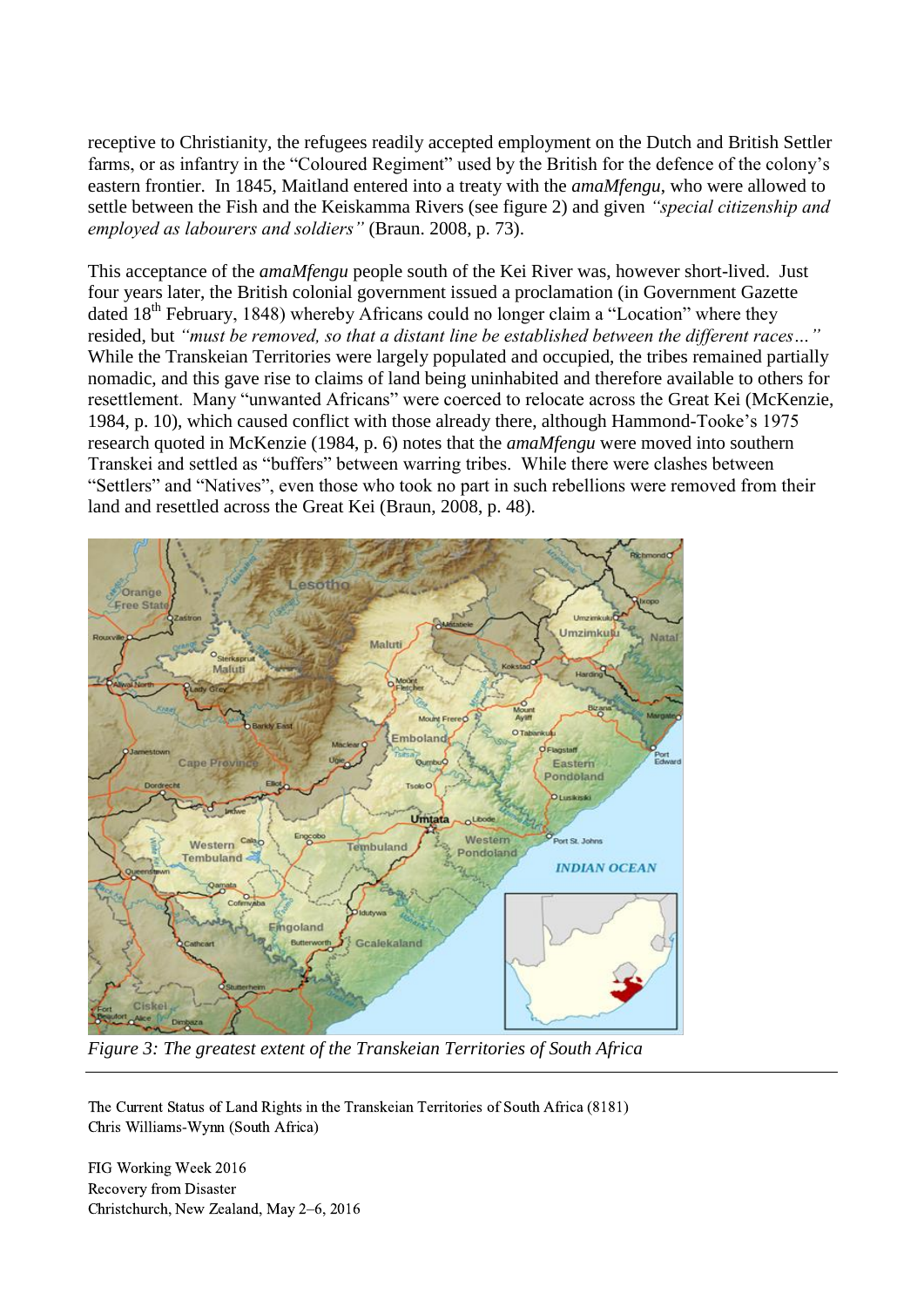#### *Source: https://feathersandflouro.files.wordpress.com/2013/05/topographic\_map\_of\_the\_transkei.jpg*

When the British Colonial Government of the Cape of Good Hope proclaimed that the District of Port Natal had been recognised and adopted as a part of the British Colony (Government Gazette, 1843), this left an area between the two parts of the Cape Colony, which became known as the Transkeian Territories. By 1870, much of the Cape Colony up to the Great Kei had been divided into farms, surveyed and allocated to ("European") settlers (Braun, 2008, p. 97). Additional land was desired and, therefore, the British imperial authorities annexed the Transkeian Territories piecemeal, with the intention of increasing revenue by establishing more farms. Act No. 38 of 1877 (Transkei Proclamations, 1907, p.  $1 - 4$ ) annexes the area between the Great Kei and the Mbashe Rivers, which had been recognised by Maitland in 1844 as the "*amaXhosa* Territory", but was now known as "Fingoland", the land of the *amaMfengu*! The colonial authorities had also expelled the *abaThembu* who lived to the west of the White Kei River in order to create the Queenstown District. Any Thembu who indicated "loyalty" to the Crown was permitted to remain in the "Tambookie Location" (Braun, 2008, p. 75), which became known as the Glen Grey District within the Transkeian Territories. The annexation of the whole of Transkei area was only completed in 1894, which ultimately determined the greatest extent of the Transkeian Territories, an area of approximately 5 million hectares (Riba and Dlamini, undated, p. 8) that was bounded substantially by the Great Kei River in the south, the uMtamvuna River in the north, the Indian Ocean to the east and the Drakensberg Mountains in the west (see figure 3).

# **3. FIRST LAND RIGHTS – HUT-TAX**

At the heart of the land administration system of the annexed Transkeian Territories were the Magistrates. Each Magistrate was responsible for a District. District boundaries were defined by proclamation and, within each of the 27 Districts, 15 – 20 Locations were defined. Every Location was overseen by a headman. Locations were further divided into allotment areas and commonage. Paragraph 43 of Proclamation 110 of 1879 (Transkei Proclamations 1907, p. 4 – 22) recognised the land allocations that had been made by the headmen of the *amaXhosa* (a term of disputed origin that referred to the amalgamation of all the people of African origin that had been concentrated in the Transkeian Territories, including Nguni clans and the *amaMfengu*). The head of every household was required to pay an annual "hut-tax" for each homestead. This was the first form of land right in the Transkeian Territories, but there were no documents, save the list of heads of households submitted by the headman to the Magistrate, who in turn issued receipts on payment of the hut-tax. However, the Colonial Authorities were driven to distraction in trying to levy taxes on a very nonsettler minded African population. The nature of the *amaXhosa* was not as committed to permanent settlement as was the custom demanded by British rule. Deprived of sufficient land or cattle to continue the Nguni traditions of semi-migratory herding, the *amaXhosa* were forced to seek alternative livelihoods, which came in the form of labour required outside the Transkeian Territories. New farms allocated to immigrants and "white" subjects in other parts of the Colony, the discovery of diamonds in Kimberley in 1866, the massive expansion of the South African rail

The Current Status of Land Rights in the Transkeian Territories of South Africa (8181) Chris Williams-Wynn (South Africa)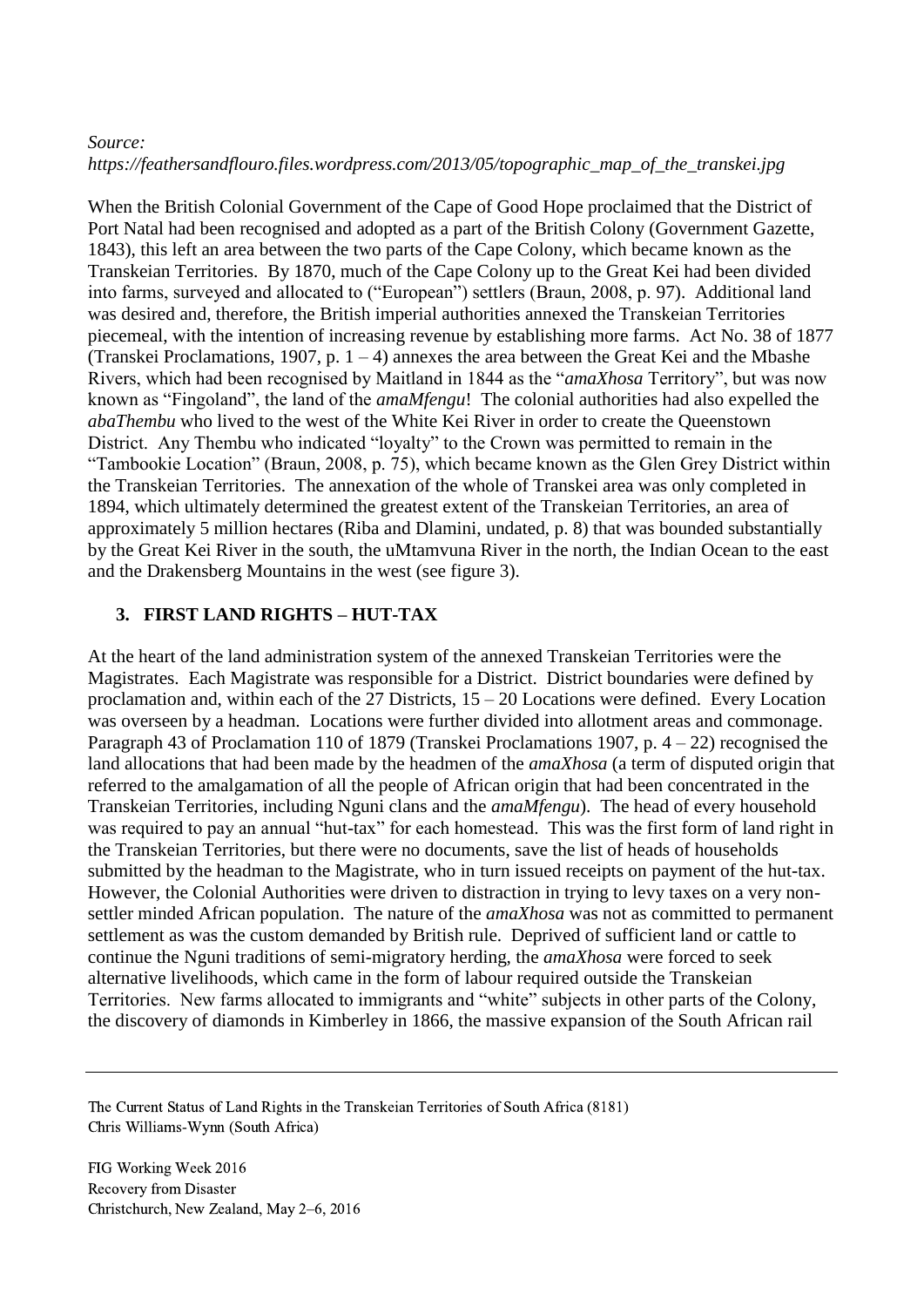network and transport routes and the discovery of gold on the Witwatersrand in 1884 all required labour, sourced from the Transkeian Territories.

#### **4. TOWNS**

With the appointment of a Magistrate in each district came the need to establish a seat for that Magistrate. The Magistrate required a court and a residence. There were also other court officials and policemen. The police also required a police station and a gaol. And so an informal town would form around the Magistrate's court. The numbers of residents could have been bolstered by the presence of a military garrison and a post office. Traders, churches and schools soon followed. Umtata (now Mthatha) was the first town proclaimed in the Transkeian Territories by Proclamation 192 of 1882 (Transkei Proclamations 1907, p. 45 – 46). The Proclamation defines the extent of the town by defining the outer boundary of the commonage. The streets and erven of the town were surveyed (see figure 4) and granted to the occupants. The survey of the commonage, being the full extent of the proclamation, only happened in 1920.



*Figure 4: Town of Umtata laid out in 1883; redrawn in 1923 Source: Surveyor-General's records: S. G. No. 3017 of 1883*

The Current Status of Land Rights in the Transkeian Territories of South Africa (8181) Chris Williams-Wynn (South Africa)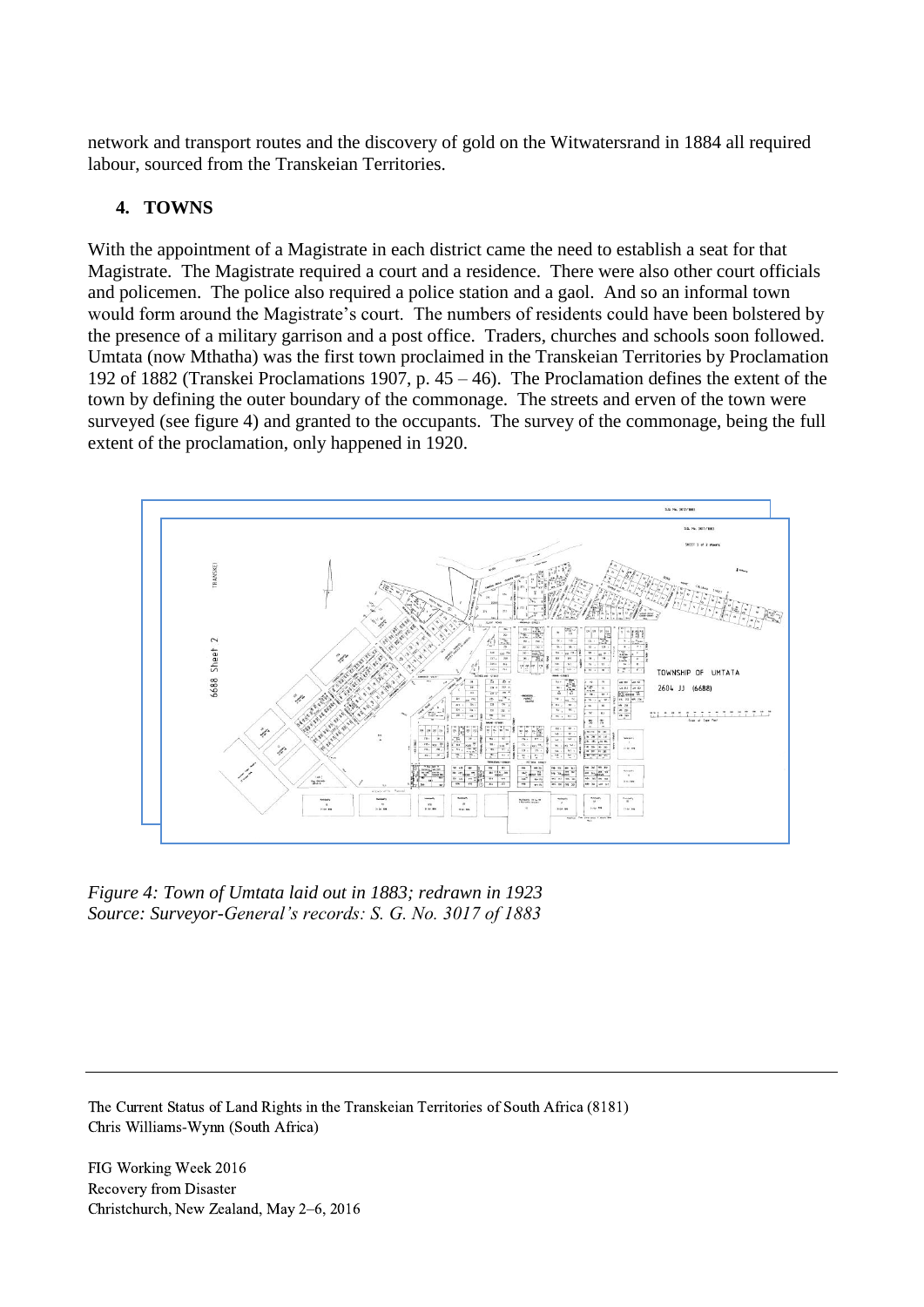### **5. QUITRENTS**

Through the promulgation of the Glen Grey Act (Act No. 25 of 1894), first attempts were made to tie African people to the land in the Glen Grey District through the issuance of Quitrent title. The title holder would have to comply with the authority of the colonial administration and contribute to its coffers through the payment of prescribed taxes, or forfeit and face eviction. Quitrent title was substantially conditional, some of the conditions being:

- Registered holders were precluded from mortgaging their land;
- Land holders could only transfer their lots with the approval of the Governor;
- Upon death of the land holder, the Magistrate determined who would inherit the lot, provided that the widow of the deceased would have the use and occupation during her lifetime or until re-marriage;
- Ouitrent tax was to be paid to the Magistrate annually;
- The Governor had the right to make roads, railways, dams, aqueducts, drains and water furrows if required for public purposes and to resume the whole or any portion of the land granted, on payment of compensation; and
- Holders were prohibited from subdividing their erven.

Superficially, the original purpose of Quitrent title in the Transkeian Territories was, firstly to recognise residents who were perceived to be loyal to the crown – often granted in recognition of service to Her Majesty – notwithstanding that their earlier resettlement had evicted those perceived less loyal! Conversely, Quitrents were a form of enforced settlement to facilitate taxation, rather than a desire on the part of the Colonial Government to see the holders owning an immovable asset. Thirdly, the African culture of the time perceived tilling of land to be women's work and, therefore, it was a place where the womenfolk could till a man's field while he provided labour on distant farms and mines, and to which he could return when his indenture was complete.

The big mistake made on the first Quitrent allotments surveyed around the Mission Station of Mount Arthur was that the erven were all surveyed as contiguous rectangular pieces of ground. They ignored completely existing occupation, cultivation or topography. There was inadequate consultation with the inhabitants, which created much dissatisfaction (Braun, 2008, pp. 193 – 221). Beneficiaries were summarily moved from their existing cultivated lands onto the grid-patterned lots, without any consideration of size or yield of the allocation. The exercise failed.

The Current Status of Land Rights in the Transkeian Territories of South Africa (8181) Chris Williams-Wynn (South Africa)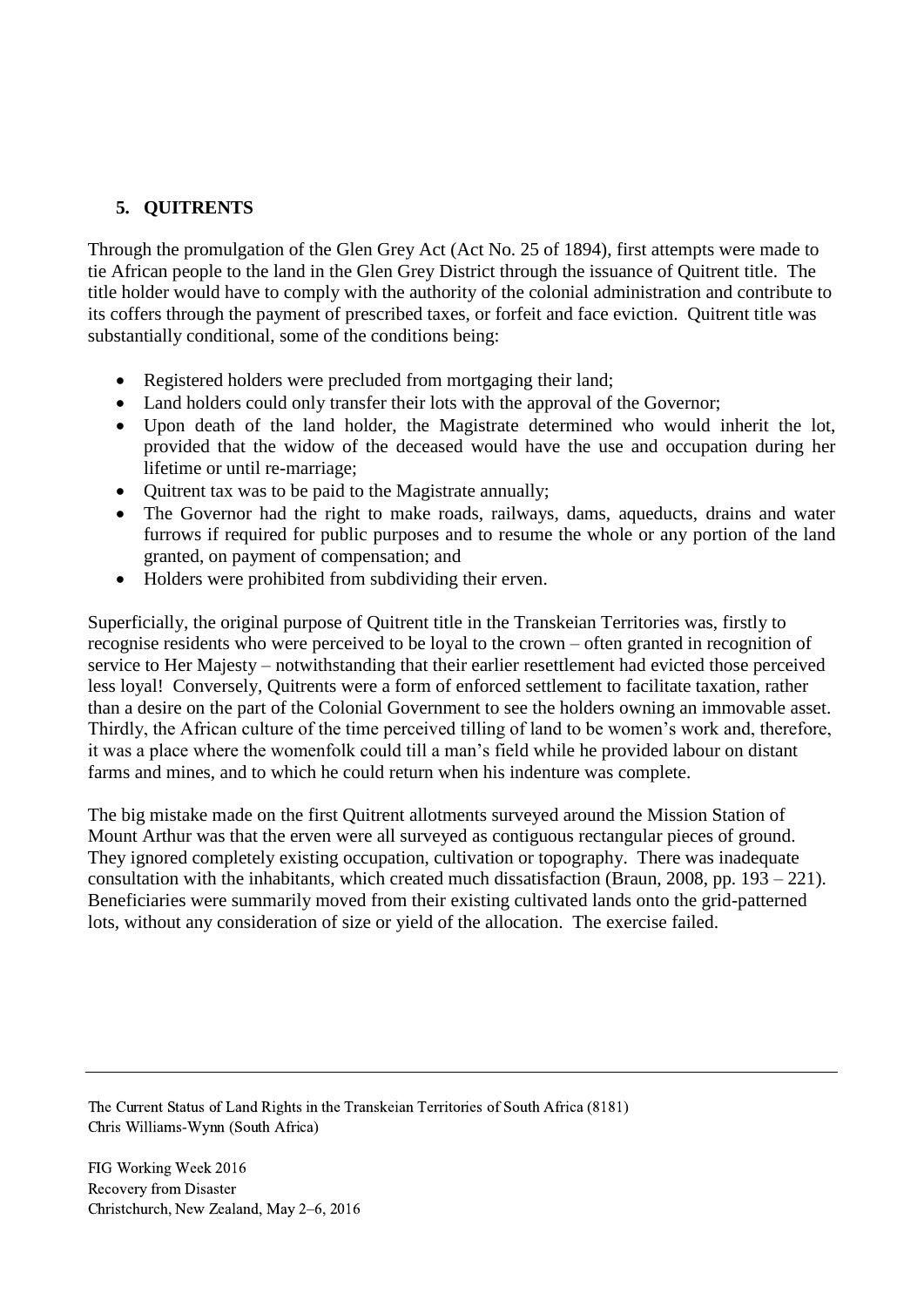

*Figure 5: An extract from a Quitrent Plan – this of Toleni, on the Kei River, surveyed in 1901 Source: Surveyor-General's records: S. G. No. 9150 of 1901*

Learning from this failure at Glen Grey, the Colonial Government issued Proclamation 227 of 1898 (Transkei Proclamations, 1907, pp. 299 – 310), which divides the Butterworth District into Locations, and allotments within those Locations. This second phase of allocations proceeded with much less objection from the inhabitants, primarily because the administration now respected the cultivated and improved areas by surveying and allocating Quitrent title over existing cultivated lands. Subsequently, Proclamation 75 of 1903 (Transkei Proclamations, 1907, p. 383) permitted the Governor *"to grant, or reserve, or set apart* [land rights] *for Mission, Mission schools or carrying on the business of licensed traders"* for use by "European" individuals or organisations. It was later stipulated that, while the Governor granted permission to occupy land for these specified uses, title could only be granted by Parliament. By means of several other proclamations, the principles of Proclamations 227 of 1898 and 75 of 1903 were expanded to cover the 7 Districts of Butterworth (now Gcuwa), Nqamakwe, Tsomo, Idutywa, Xalanga (now Cala), Engcobo and Umtata. With the change of land policies taking place after the advent of the South African Union government, no new administrative areas were proclaimed for granting of formal land rights. The last quitrents were surveyed in the former Transkeian Territories in 1923.

The Current Status of Land Rights in the Transkeian Territories of South Africa (8181) Chris Williams-Wynn (South Africa)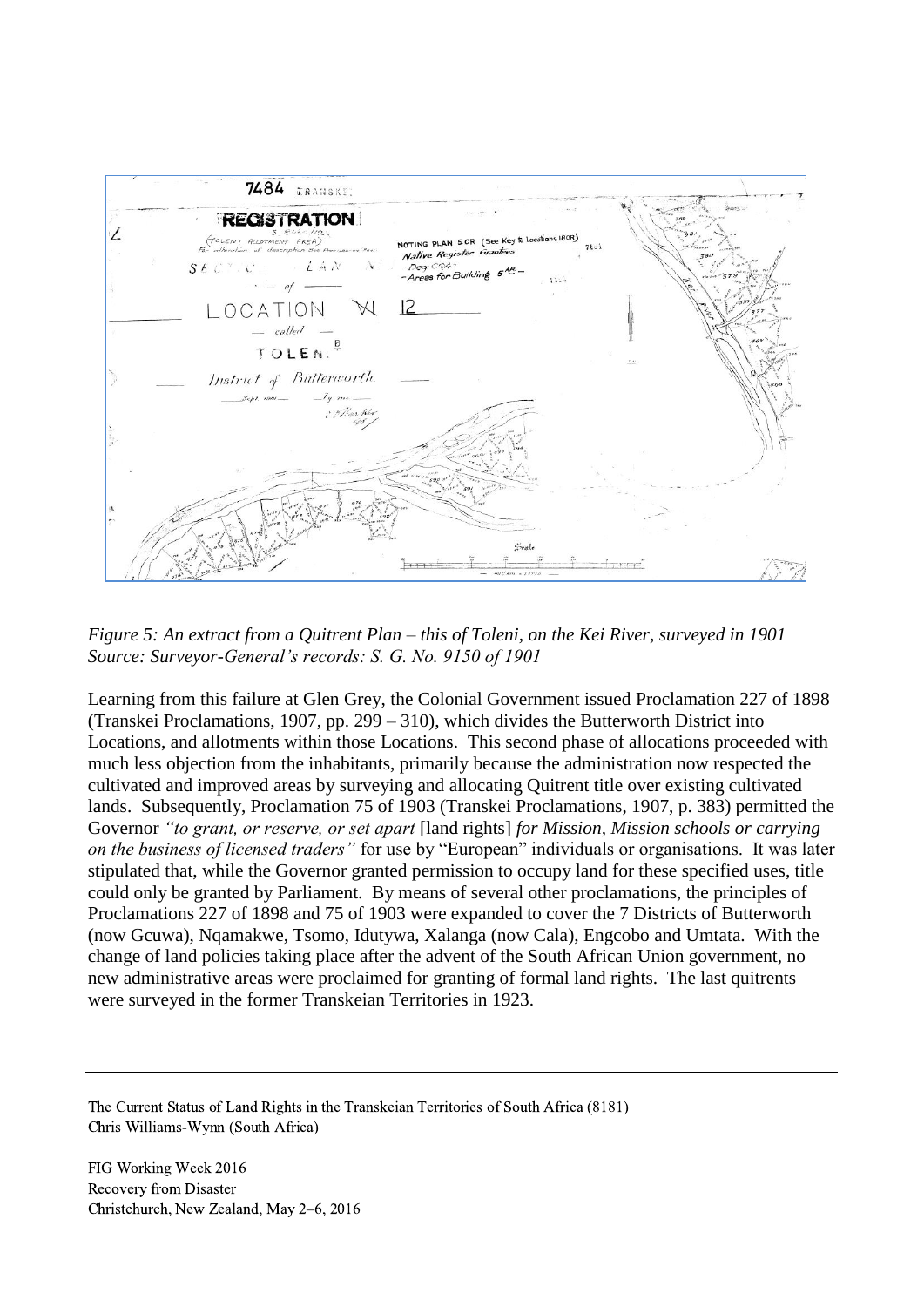Proclamation 200 of 1910 (Transkei Proclamations, 1913, pp.  $71 - 75$ ) introduced "building lots" on commonage, not exceeding a half morgen in size. "Building lots" could initially only be allocated to holders of a "garden lot", but there were more people in the Transkeian Territories than there were arable lots being allocated and, therefore, it was soon expanded to grant building lots to specified persons engaged in a legitimate trade or industry. It also stipulated that any inhabitant could receive permission from the Magistrate to remain in occupation of any building or homestead he already occupied. Proclamation 45 of 1916 (Transkei Proclamations, 1917, p. 122) enforced occupants who had been allocated a site by the Headman to take title to it (at the prescribed fees) once the lot had been surveyed and the beacons taken over by the Magistrate. Failure to take title meant the allocation was deemed to have lapsed, removal of the defaulter and re-allocation! Proclamation 209 of 1911 (Transkei Proclamations, 1913, p. 138) forced title holders to cultivate their land. Where cultivation had ceased for more than three successive years, the owner was required to provide the Magistrate with convincing reasons why he had been prevented from doing so, failing which the Magistrate could refuse the application to continue the holder's possession.

Over the ensuing years, there were some minor amendments made to Proclamations 227 of 1898 and 75 of 1903, but they have never been cancelled or superseded. Specifically, while the Glen Grey Act is repealed by Proclamation R188 of 1969 (and therefore Quitrents falling within the District of Cacadu (formerly Glen Grey) now fall under the prescripts of Proclamation R188 of 1969), Quitrents created under Proclamations 227 of 1898, 75 of 1903 and others remain and do not fall under Proclamation R188 of 1969. Act 18 of 1936 recognises holders of Quitrent title as "registered owners". Since many title holders transferred Quitrent titles informally, the Deeds Registers rapidly became outdated. Incentives were introduced in the 1930s to update transfers through free registration of current owners, but this failed to solve the problem. Nevertheless, Quitrent titles issued in the Districts of Gcuwa (formerly Butterworth), Nqamakwe, Tsomo, Idutywa, Cala (formerly Xalanga), Engcobo and Umtata (now Mthatha) are still legal today!

### **6. INFORMAL LAND RIGHTS – "PERMISSIONS TO OCCUPY"**

Due to change in policy, surveys of quitrent erven had ceased entirely by 1923, and although recent efforts have been made to survey every "Location" on an "Administrative Area" diagram, the rest of the Districts making up the Transkeian Territories remain unregistered communal land to this day. Since extended families wished to remain together, the system of inheritance by a single family member was not sustainable. In order to accommodate the growth of families (including returning migrant workers), and the massive influx of families evicted off "white-owned" land, new sites had to be allocated within the Locations. The notion that only title holders would own or have access to the land had to be abandoned. Therefore, Proclamation 143 of 1919 (Government Gazette,  $7<sup>th</sup>$  November 1919, pp. 213 – 217) introduced the land register kept by the Magistrate, in which the Magistrate would record all "permissions to occupy" (PTOs) granted by him for *"any native person to remain in occupation of such homestead and arable land as are in his lawful but unregistered possession."* PTOs were not surveyed in the same manner as Quitrents, but the Magistrate often had sketch plans attached to his registers indicating some form of relative position.

The Current Status of Land Rights in the Transkeian Territories of South Africa (8181) Chris Williams-Wynn (South Africa)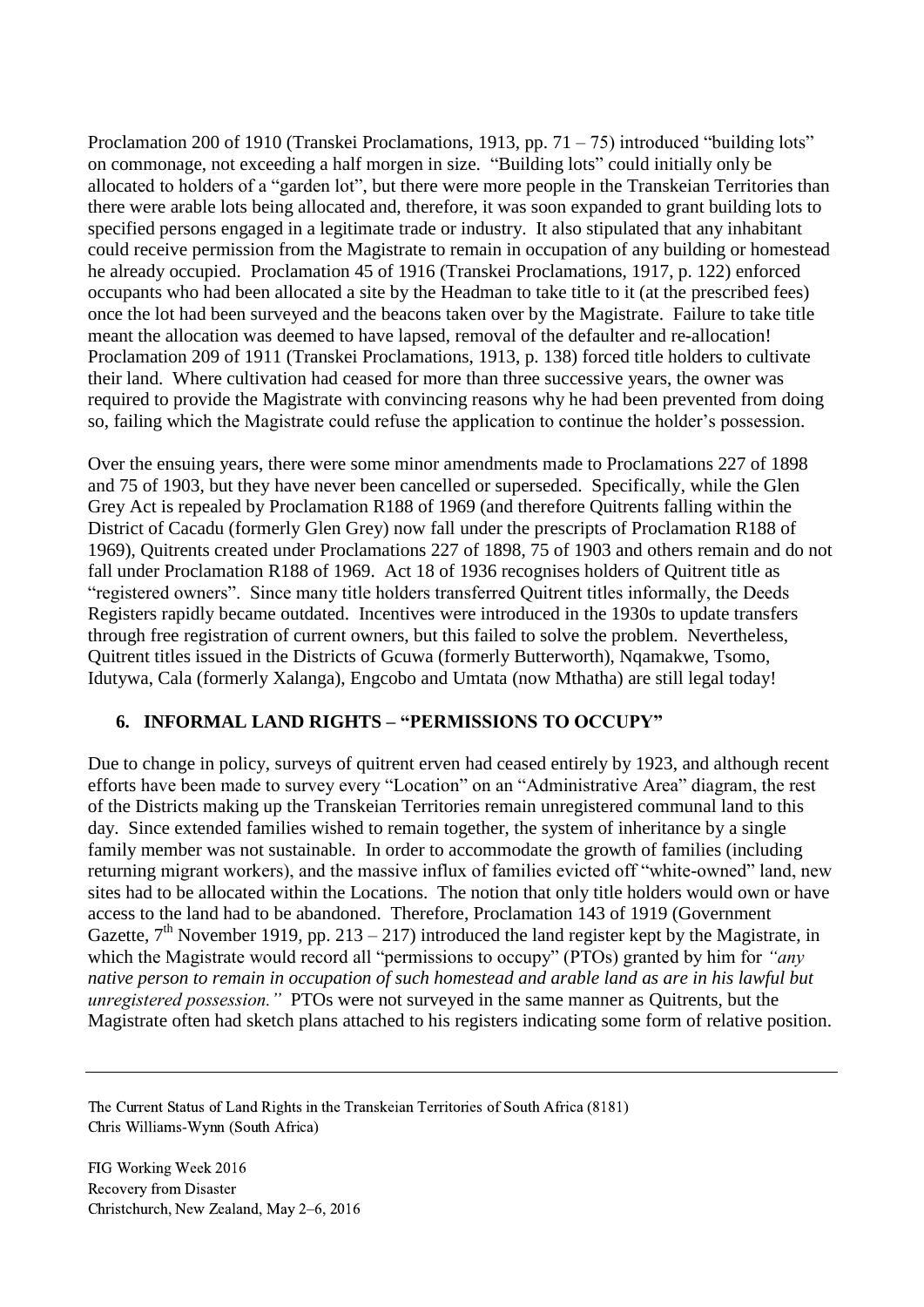# **7. INFORMAL LAND RIGHTS – HEADMAN ALLOCATIONS**

In practice, the system of land allocation often did not adhere to the letter of the law. The system was open to abuse and corruption. There are many records of Headmen allocating land without magisterial approval or record. Proclamation 302 of 1928 specifically attempted to "legalise" the occupation of any homestead site or arable land that was unregistered at a prescribed date. Up until then, taxes were only being imposed on the lots and sites that were in the Magistrate's registers, so extending control over the unregistered sites increased the numbers of households that could be taxed. This new control did nothing to prevent Headmen from continuing their practice of land allocation, even though Section 26(3) of the Native Trust and Land Act (Act No. 18 of 1936) refers to all such people as squatters whose "unlawful" presence must be reported to the Magistrate!

# **8. INFORMAL LAND RIGHTS – "BETTERMENT SCHEMES"**

From the 1930s onward, the introduction of new land use control measures in the areas entrenched under the Natives Land Act of 1913 allowed the state to re-plan localities and move families from customary settlements into betterment villages. *"A large part of betterment planning after 1955 involved the reorganisation of rural locations … into separate residential, arable and grazing areas for purposes of what planners saw as better land-use. This involved the movement of large numbers of families into centralised, village-like residential areas"* (de Wet, 1987, p. 85), (see figure 6). Quitrents and PTOs were simply ignored by the government officials and holders were relocated into the new villages.



*Figure 6: Settlement Patterns of a Betterment Village on Communal Land. Photo: Mark Williams-Wynn*

# **9. RESETTLEMENT AFTER FORCED REMOVAL**

In the subsequent years, the apartheid government continued to resettle African people into the Transkeian Territories and, with the promulgation of the Promotion of Bantu Self-Government Act in 1959, the government empowered itself to *"push Africans back into the reserves and homelands"*, where they were confined (Magubane, 2004, p. 39; also Mamdani, 2002, p.43). Some

The Current Status of Land Rights in the Transkeian Territories of South Africa (8181) Chris Williams-Wynn (South Africa)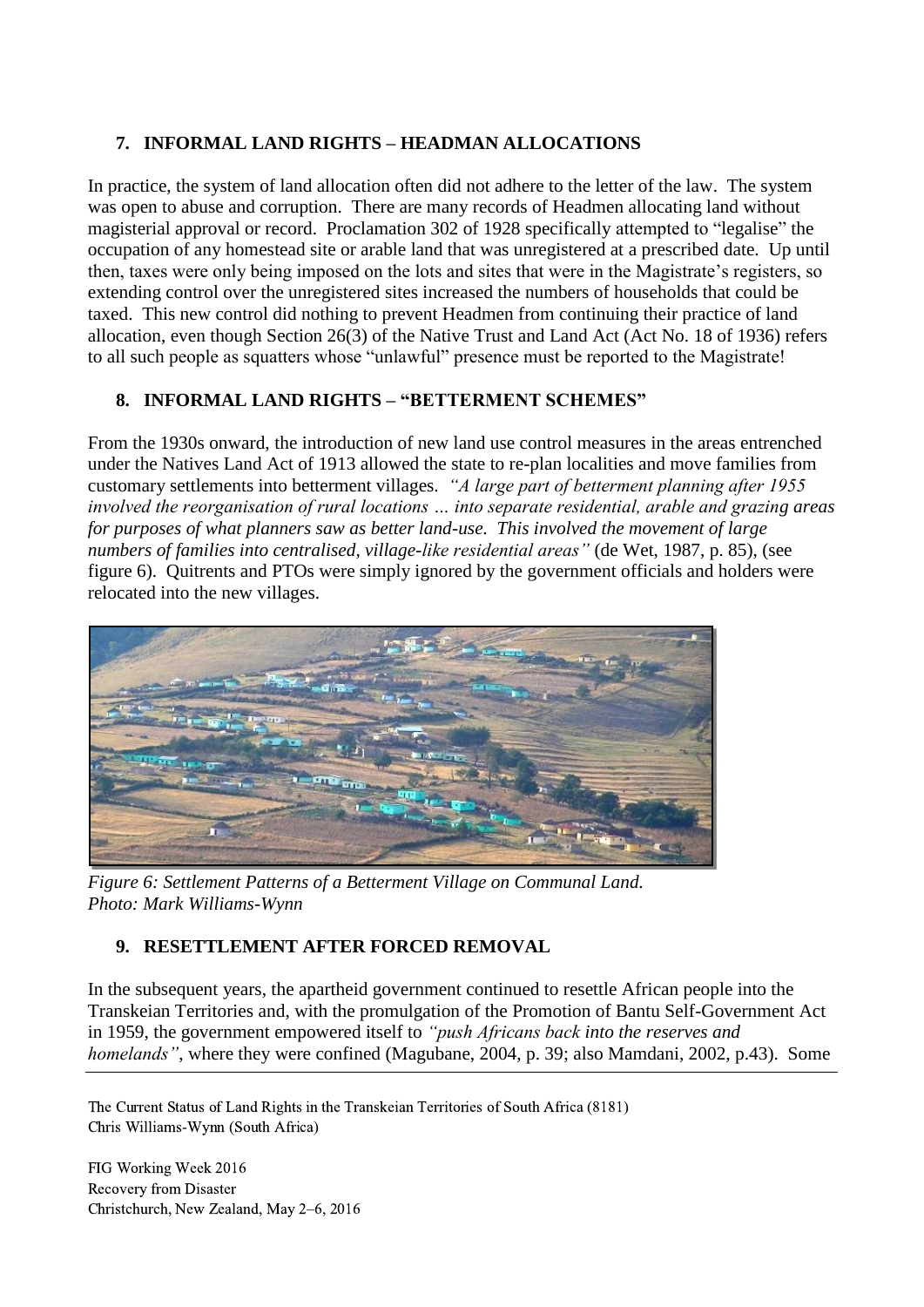moved voluntarily. Others, however, through forced removal were dumped on land of existing communities (Ralikontsane, 2001, p. 28), where they became "ethnic strangers" (Mamdani, 2002, p.46). Government moved between 80 000 and 100 000 people from their ancestral land into the Locations and, *"by 1961 the Locations … were overcrowded, and not one of them could feed its own population except for food purchased by wages from outside"* (Brookes and Webb, 1965, p. 60). People were forced into migrant labour when they would have preferred to be farming (Kayser and Adhikari, 2004, p. 330). The state no longer considered the Quitrent ownership of landholders (Matoti and Ntsebenza, 2004, p. 192). The state officials resettled new immigrants (either by forced removal or voluntary relocation), wherever they deemed appropriate, even at the expense of other African occupants and landowners.

### **10. LAND ALLOCATIONS BY CIVIC ORGANISATIONS AND POLITICAL HIERARCHY**

The system of land allocation in communal areas was further complicated by organised "land invasions" especially in the early 1990s. Anecdotal records claim civic organisations in communal areas usurped the function of land allocation from Headmen and Magistrates and demarcated and allocated land to rural residents without PTOs. Since 1994, land allocations have taken place outside of any official system due to the break-down of the land administration system (PSC, 2003, p. xii). Therefore, it is estimated that a large number of rural sites in the Transkeian Territories do not have title, PTOs or any other form of record.

### **11. LAND FOR STATE DOMESTIC FACILITIES**

On top of this mixture and confusion of land rights, the state has, since 1913, perceived that all community land of the Transkeian Territories was state land. Therefore, the multiple state organisations could do as they pleased. Schools, hospitals, clinics, post offices, police stations, military camps, nature reserves, dams, airports, railways, national and provincial roads, powerlines and pipelines, etc., were constructed wherever the state saw best, without any consideration of the documented rights of the quitrent and PTO holders. This has had serious implications on the state registering certificates of registered state title for portions of communal land on which state assets were constructed, but now found to be encroaching onto older existing land rights, in particular onto quitrent erven.

### **12. PROPOSALS**

Communities are far more likely to preserve, protect and manage their land if it is theirs! People will only invest in the land (through financial contribution and effort) if they know there is a beneficial future for them, where they have greater chance of improved livelihoods and even the possibility of prosperity. Heitger (2004, p. 384) refers to ownership as being the *"real foundation of the economy"*. More and more there is recognition that community land tenure should be defined in terms of recognising and strengthening existing "social tenure", where there is *"strong local oversight of processes of claiming, recognising and transferring rights, and of dispute resolution"*

The Current Status of Land Rights in the Transkeian Territories of South Africa (8181) Chris Williams-Wynn (South Africa)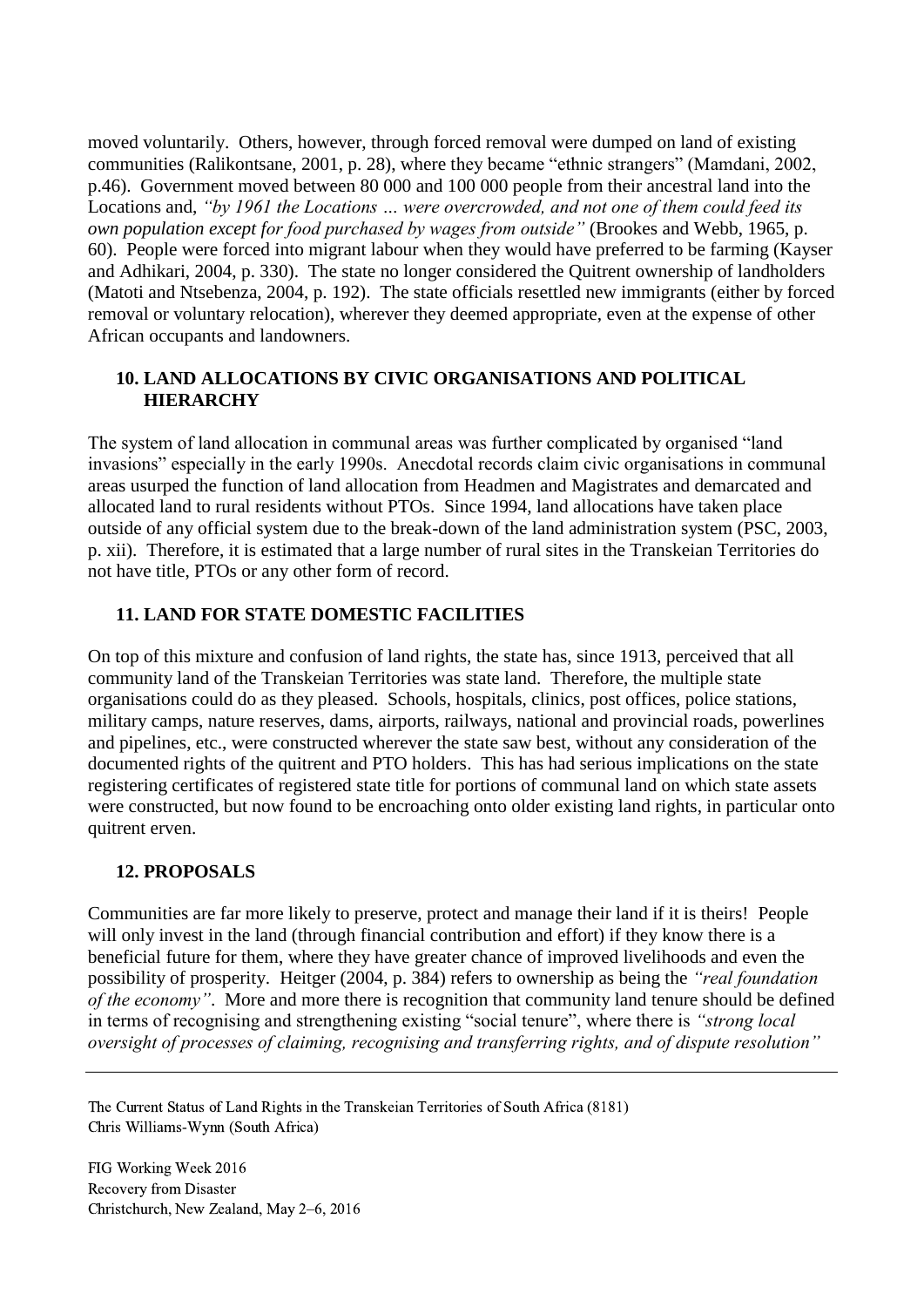(Eglin *et al*, 2016, p. 38). It is the key to the future. Previous research (Williams-Wynn, 2007, pp. 21, 27 – 28) has demonstrated that land in the hands of the state remains "dead land" and therefore land tenure, instituted and formalised in the hands of the occupants, is a necessary component of poverty reduction through sustainable development. Following a "Fit-for-purpose" approach (Enemark et al, 2014, pp. 21 – 24), communities must be able to decide for themselves what they want, based on local conditions, supported by the state and its enabling legislation.

Where the state retains land occupied by communities as "unalienated state land" or "communal land", the occupants are denied the recognition of rights – an injustice inherited from colonial policy. "Communal land" should be redefined as community land (*vide* FAO, 2012, pp. 14 – 16). Community land is not state land, held in trust for the indigenous people. It is land that a community owns in common and then can allocate individual rights to members of the community (Wily, 2015, p. 1) or, under certain circumstances, to outsiders. Recognising families and communities as legal owners of their traditional land is becoming common-place across Africa (Wily, 2015, p. 2). Registering it as community land will separate land ownership (i.e., belonging to the community and individuals within the community) from land use management controls (which is a state or municipal function).

The one key issue that seems to be a stumbling block in designating communal land as community land is the belief in many spheres that "the chiefs won't allow the people to own land!" However, if the leadership structures would understand that wealth is built by individuals and that prosperous people make prosperous communities, which means prosperous leadership, the community leadership will be more willing to help their community become self-sufficient. This will need *"effective and meaningful consultation with indigenous peoples"* (FAO, 2012, p. 16).

Further, historical cultural differences in the identification of who had land rights should be recognised and overcome! Under Roman Dutch laws implemented during colonial and apartheid eras, the only recognised land rights were those documented by the "white" administration, and (quitrent rights excepted) community land was held in trust for the indigenous people by the "white" administration. The community and its leadership recognise far broader land rights. Therefore, a land rights enquiry (STDM or similar) needs to be conducted, community by community, to determine the existing land rights of every individual and authority that exists within or over that community. This will enable all existing land rights (whether overlapping or exclusive) to be recorded and recognised. Existing fences, hedges, stones, etc. that indicate an exclusive use and visible on large scale rectified imagery or aerial photographs can be the basis from which all rights will emerge.

### **13. CONCLUSION**

Land rights can be equated to a bundle of sticks (Palmer *et al*, 2009, p.7), where each stick defines a way in which the land may be used and by whom, the profit that may be derived from it, or the manner in which it can be transferred. Thus, the state may claim to hold the overall rights to the land, but a registered Quitrent title is also legitimate, so are registered PTOs. Betterment schemes

The Current Status of Land Rights in the Transkeian Territories of South Africa (8181) Chris Williams-Wynn (South Africa)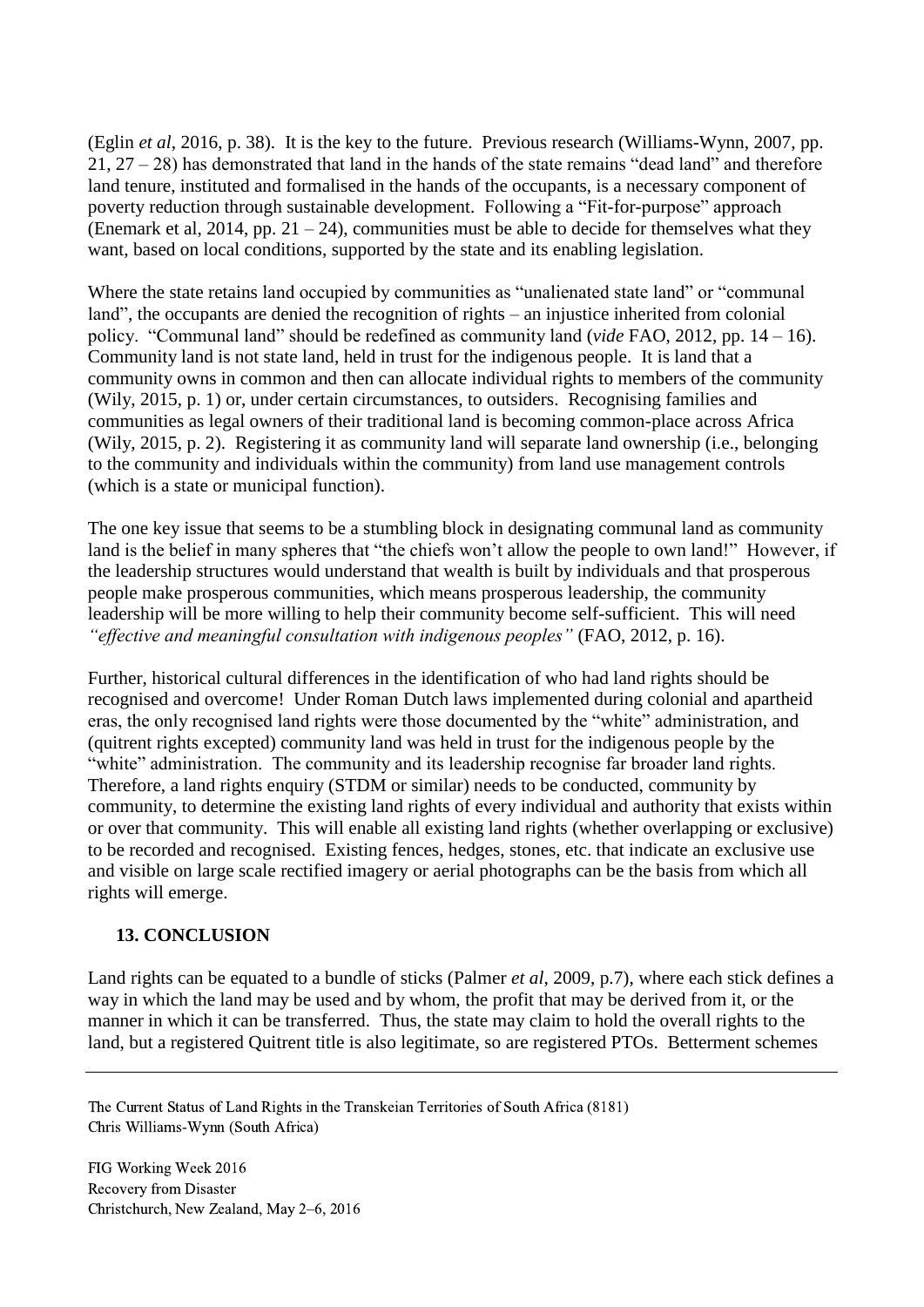forced people to live in villages and they, too, have a form of right to the land they occupy. An African traditional community may control an area and traditional leaders may have allocated individual rights to members of the community. Unregistered occupants may also have a legitimate (albeit enforced) right to the land. The civic leaders of a settlement may keep a community register showing who are resident in the area.

Under Roman-Dutch law, the emphasis is laid on protecting the rights of the property owner rather than the occupants of the property. The South African legal system upholds existing land tenure. Therefore, while subsequent occupation must be considered, Quitrent title must be upheld. The holder of a Quitrent title must have the right to occupy and use his or her land, or be compensated for any encroachment into that right. However, this is not the only right that should be recognised. Policies of previous and current governments have limited the recording of any other rights that individuals and the communities that occupy community land have. By comparison, under the English and indigenous African common law systems, there is much more emphasis in law on protecting the rights of the occupants, rather than just the title holder. Communities must be part of the decision-making process that determines which rights are recognised, and how these should be documented.

Land rights registration systems can and do work, even under areas where Traditional Authorities are respected and revered. They have been proven necessary and beneficial for sustainable development, good governance and the generation of revenue. Land is of value to the communities of the Transkeian Territories and all members of those communities. Therefore, a land tenure system should be established to recognise and protect their rights to the land they call home!

### **REFERENCES**

- 1. Act No. 25 of 1984, Glen Grey Act
- 2. Act No. 27 of 1913, Natives Land Act
- 3. Act No. 38 of 1927, Native Administration Act
- 4. Act No. 18 of 1936, Native Trust and Land Act
- 5. Binckes, R. (2013), "The great trek uncut escape from British rule: the *Boer* exodus from the Cape Colony, 1836". 30˚ South Publishers (Pty) Ltd., Pinetown.
- 6. Braun, L. F. (2008), "The Cadastre and the Colony: Surveying, Territory, and Legibility in the Creation of South Africa, c.1860 – 1913". PhD thesis, Graduate School-New Brunswick Rutgers, New Jersey.
- 7. Brookes, E. H. and Webb, C. de B. (1965) "A History of Natal", University of Natal Press, Pietermaritzburg.
- 8. Bulpin, T. V. (1966), "Natal and the Zulu Country", Books of Africa (Pty) Ltd, Cape Town
- 9. de Wet, C. (1987), "Betterment Planning in South Africa: Some Thoughts on its History, Feasibility and Wider Policy Implications. In Journal of Contemporary African Studies, Vol. 6, No. 1/2, pp. 85 – 122.
- 10. Eglin, R., Kenyon, M., Kingwill, R. and Manona, S. (2015), "Communal Land Research Project", for Housing Development Agency. Afesis-Corplan, East London.

The Current Status of Land Rights in the Transkeian Territories of South Africa (8181) Chris Williams-Wynn (South Africa)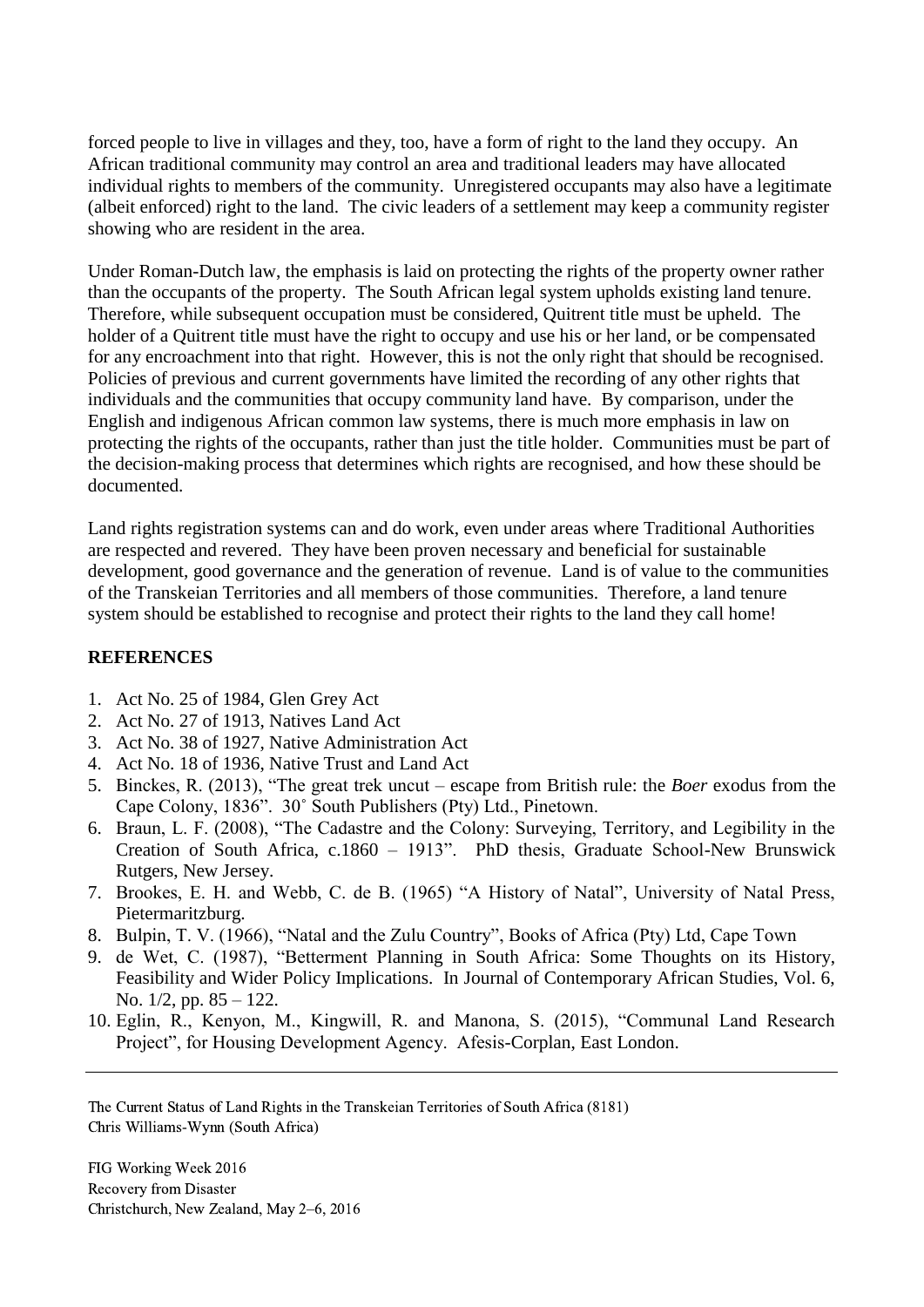- 11. Enemark, S., Bell, K. C., Lemmen, C. and McLaren, R. (2014), "Fit-for-purpose land administration". International Federation of Surveyors, Copenhagen.
- 12. FAO (2012), "Voluntary guidelines on the responsible governance of tenure of land, fisheries and forests in the context of national food security". Food and Agriculture Organization of the United Nations, Rome.
- 13. Government Gazette (1843), dated Friday 12<sup>th</sup> May 1843, No. 1951. Cape of Good Hope Government, Cape Town.
- 14. Government Gazette (1848), dated 10<sup>th</sup> February 1848, No. unknown. Cape of Good Hope, Cape Town.
- 15. Heitger, B. (2004), Property Rights and the Wealth of Nations: A Cross-Country Study. In Cato Journal, Volume 23, Number 3. Washington, D. C., Cato Institute, pp. 381 – 402.
- 16. Heitger, B. Kayser, R. and Adhikari, M. (2004), "Land and Liberty! The African People's Democratic Union of Southern Africa during the 1960's". In South African Democracy Education Trust: The Road to Democracy in South Africa, Volume I (1960 – 1970). Zebra Press, Cape Town, pp. 319 - 339.
- 17. Magubane, B. et al, (2004), "Introduction: The Political Context". In South African Democracy Education Trust: The Road to Democracy in South Africa, Volume I (1960 – 1970). Zebra Press, Cape Town, pp.  $1 - 51$ .
- 18. Mamdani, M. (2002), "Amnesty or Impunity? A Preliminary Critique of the Report of the Truth and Reconciliation Commission of South Africa (TRC)". In Diacritics, Volume 32, Number ¾. Johns Hopkins University Press, Baltimore, downloaded from Academic Research Library, pp.  $33 - 59$ .
- 19. Matoti, S. and Ntsebeza, L. (2004), "Rural Resistance in Mpondoland and Thembuland, 1960 1963". In South African Democracy Education Trust: The Road to Democracy in South Africa, Volume I (1960 – 1970). Zebra Press, Cape Town, pp. 177 – 208.
- 20. McKenzie, B. (1984), "Historical, Political and Sociological factors affecting land use in the Transkei today: An ecological interpretation". Carnegie Conference Paper No. 307, Cape Town.
- 21. The Natal Witness Newspaper, Tuesday, 24 August 1999, Pietermaritzburg.
- 22. Palmer, D., Fricska, S. and Wehrmann, B. (2009), "Toward Improved Land Governance". Food and Agriculture Organisation of the United Nations, Rome and United Nations Human Settlements Programme, Nairobi.
- 23. Public Service Commission (PSC) (2003), Report on the Evaluation of Land Administration in the Eastern Cape. Pretoria, Public Service Commission.
- 24. Public Domain Treaties (1844 1845), "Treaties entered into by Governors of the Colony of the Cape of Good Hope and Native Chieftains and others beyond the border of the Colony between<br>the vears  $1803$  and  $1854$ " retrieved  $24<sup>th</sup>$  June  $2015$  from: the years  $1803$  and  $1854$ ", retrieved  $24<sup>th</sup>$  June  $2015$  from: [https://archive.org/stream/treatiesentered00unkngoog/treatiesentered00unkngoog\\_djvu.txt](https://archive.org/stream/treatiesentered00unkngoog/treatiesentered00unkngoog_djvu.txt)
- 25. Riba, M. and Dlamini, S. D. J. (undated) "Land Audit". Rural Development and Land Reform, Pretoria.
- 26. Transkei Proclamations (1907). In Statutes, Proclamations and Government Notices in force in the Native Territories of the Colony of the Cape of Good Hope, on the  $30<sup>th</sup>$  June, 1907. Cape Times Limited, Government Printers, Cape Town

The Current Status of Land Rights in the Transkeian Territories of South Africa (8181) Chris Williams-Wynn (South Africa)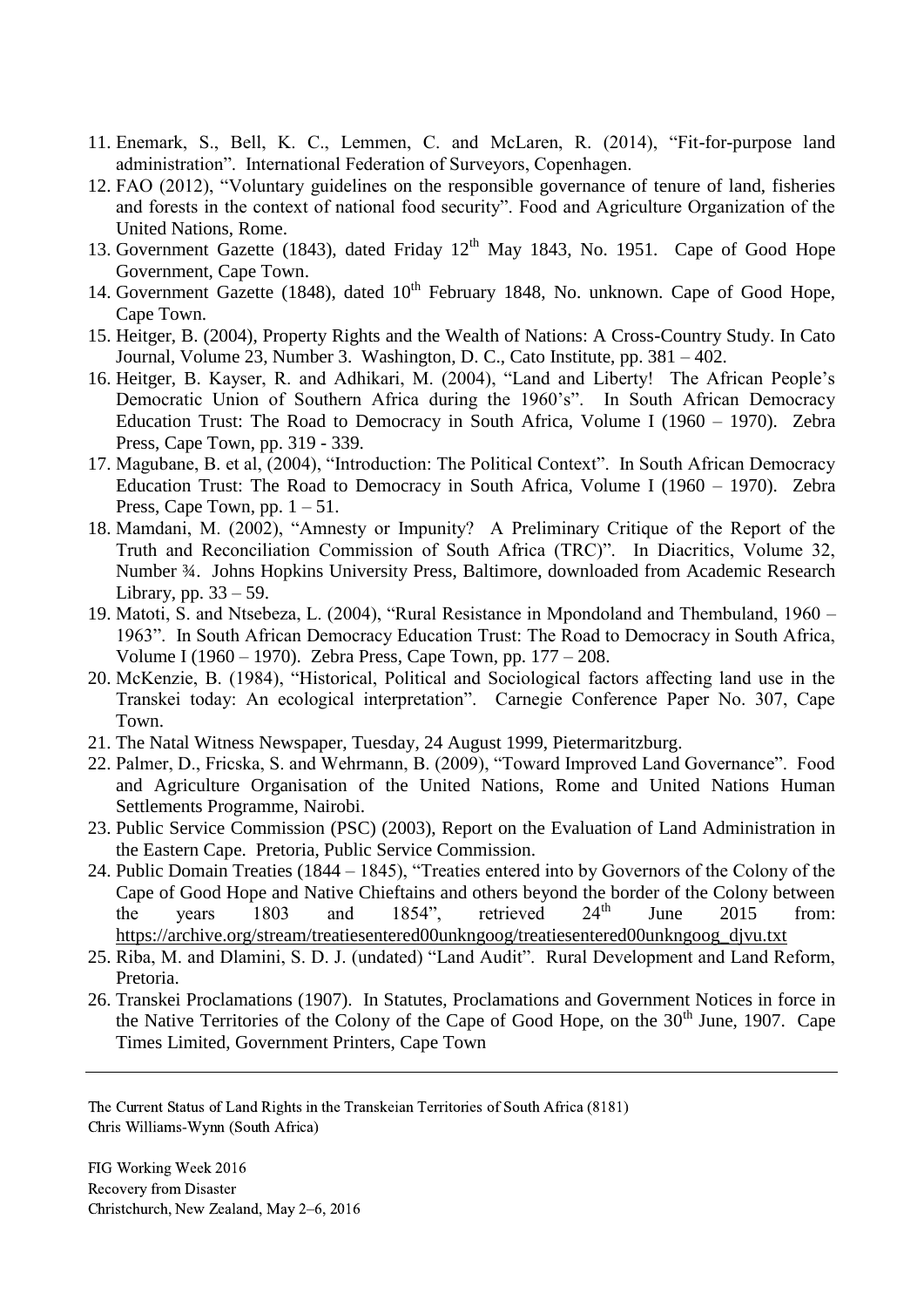- 27. Transkei Proclamations (1913). In Statutes, Proclamations and Government Notices applied to the Transkeian Territories of the Cape of Good Hope, from the  $1<sup>st</sup>$  July 1907, to the 31 $<sup>st</sup>$ </sup> December, 1912. J. C. Juta & Co., Cape Town
- 28. Transkei Proclamations (1917). In Statutes, Proclamations and Government Notices applied to the Transkeian Territories of the Cape of Good Hope, from the 1st January 1913, to the 31st December, 1916. J. C. Juta & Co., Cape Town
- 29. Viedge, B. E. (2001), "A History of Land Tenure in the Herschel District, Transkei". MA thesis, Rhodes University, Grahamstown.
- 30. Williams-Wynn C. D. (2007) "The desirability of converting land occupation into land tenure in communal areas". MA thesis, University of the Witwatersrand, Johannesburg
- 31. Wily, L. A. (2015), "Community Lands' less about saving the past than securing the future".<br>Landportal info. retrieved  $12<sup>th</sup>$  January 2016 from: https://landportal info/blog-Landportal.info, retrieved  $12<sup>th</sup>$  January 2016 from: [https://landportal.info/blog](https://landportal.info/blog-post/2015/12/community-lands-less-about-saving-past-securing-future?utm_source=Land+Portal+Newsletter+_+last+update+23%2F07%2F13&utm_campaign=68966c6945-Land_Portal_News_Digest_Week_4912_4_2015&utm_medium=email&utm_term=0_8b8de3bf56-68966c6945-309827233)[post/2015/12/community-lands-less-about-saving-past-securing](https://landportal.info/blog-post/2015/12/community-lands-less-about-saving-past-securing-future?utm_source=Land+Portal+Newsletter+_+last+update+23%2F07%2F13&utm_campaign=68966c6945-Land_Portal_News_Digest_Week_4912_4_2015&utm_medium=email&utm_term=0_8b8de3bf56-68966c6945-309827233)[future?utm\\_source=Land+Portal+Newsletter+\\_+last+update+23%2F07%2F13&utm\\_campaign](https://landportal.info/blog-post/2015/12/community-lands-less-about-saving-past-securing-future?utm_source=Land+Portal+Newsletter+_+last+update+23%2F07%2F13&utm_campaign=68966c6945-Land_Portal_News_Digest_Week_4912_4_2015&utm_medium=email&utm_term=0_8b8de3bf56-68966c6945-309827233) [=68966c6945-](https://landportal.info/blog-post/2015/12/community-lands-less-about-saving-past-securing-future?utm_source=Land+Portal+Newsletter+_+last+update+23%2F07%2F13&utm_campaign=68966c6945-Land_Portal_News_Digest_Week_4912_4_2015&utm_medium=email&utm_term=0_8b8de3bf56-68966c6945-309827233) [Land\\_Portal\\_News\\_Digest\\_Week\\_4912\\_4\\_2015&utm\\_medium=email&utm\\_term=0\\_8b8de3bf](https://landportal.info/blog-post/2015/12/community-lands-less-about-saving-past-securing-future?utm_source=Land+Portal+Newsletter+_+last+update+23%2F07%2F13&utm_campaign=68966c6945-Land_Portal_News_Digest_Week_4912_4_2015&utm_medium=email&utm_term=0_8b8de3bf56-68966c6945-309827233) [56-68966c6945-309827233](https://landportal.info/blog-post/2015/12/community-lands-less-about-saving-past-securing-future?utm_source=Land+Portal+Newsletter+_+last+update+23%2F07%2F13&utm_campaign=68966c6945-Land_Portal_News_Digest_Week_4912_4_2015&utm_medium=email&utm_term=0_8b8de3bf56-68966c6945-309827233)

Contact: Chris Williams-Wynn, Surveyor-General: Eastern Cape, Tel: +27 (0)43 783 1424, [Chris.WilliamsWynn@drdlr.gov.za](mailto:Chris.WilliamsWynn@drdlr.gov.za)

### **BIOGRAPHICAL NOTES**

Chris Williams-Wynn grew up in the Eastern Cape, South Africa, and went to school at St Andrew's College in Grahamstown. He completed a BSc (Honours) degree in Land Surveying from what is now the University of KwaZulu-Natal in 1981 and his Masters in Public and Development Management at the University of the Witwatersrand in 2007.

He is a Registered Professional Land Surveyor, a Registered Sectional Titles Practitioner and a Registered Township Planner. Having worked for 17 years in the private sector, he moved into the government sector due to his deteriorating physical ability. Mr. Williams-Wynn was appointed the Surveyor-General: KwaZulu-Natal on 1<sup>st</sup> May 1998, and transferred at his own request to establish the Office of the Surveyor-General: Eastern Cape on  $1<sup>st</sup>$  July 2010.

Mr. Williams-Wynn advises Government institutions on land issues, with particular interest in legislation affecting property development approvals and land administration. He serves on the Townships Board, the Land Use Regulations Board and the Spatial Planning and Land Use Management Steering Committee. He has recently had papers published in the PositionIT magazine, the Deeds Journal and on the FIG website. One of his main passions is to see people in the Traditional Communities also benefit from the Land Rights system of the country.

The Current Status of Land Rights in the Transkeian Territories of South Africa (8181) Chris Williams-Wynn (South Africa)